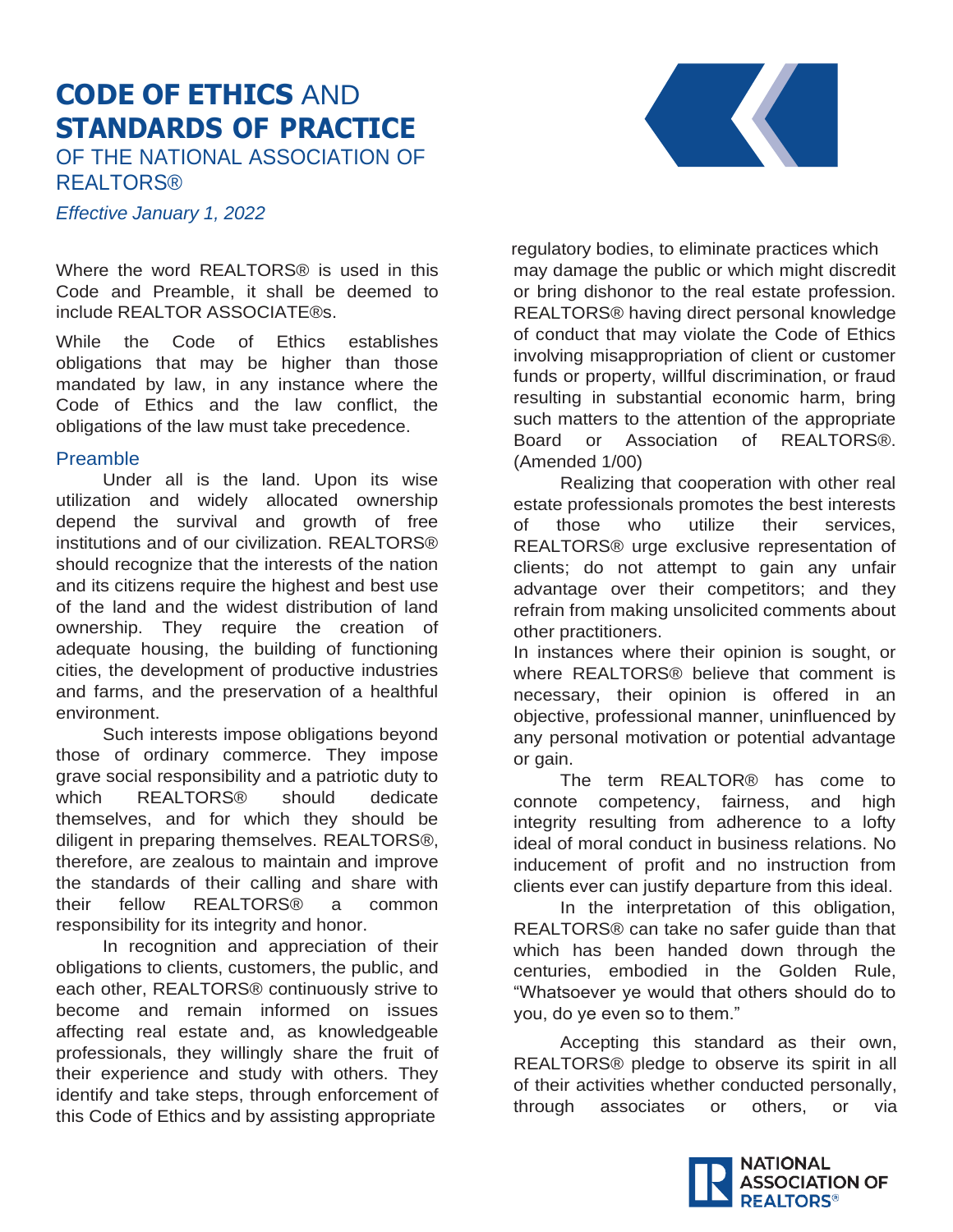technological means, and to conduct their business in accordance with the tenets set forth below. (Amended 1/07)

#### Duties to Clients and Customers

#### **Article 1**

When representing a buyer, seller, landlord, tenant, or other client as an agent, REALTORS® pledge themselves to protect and promote the interests of their client. This obligation to the client is primary, but it does not relieve REALTORS® of their obligation to treat all parties honestly. When serving a buyer, seller, landlord, tenant or other party in a non-agency capacity, REALTORS® remain obligated to treat all parties honestly. (Amended 1/01)

#### **Standard of Practice 1-1**

REALTORS®, when acting as principals in a real estate transaction, remain obligated by the duties imposed by the Code of Ethics. (Amended 1/93)

#### **Standard of Practice 1-2**

The duties imposed by the Code of Ethics encompass all real estate-related activities and transactions whether conducted in person, electronically, or through any other means.

The duties the Code of Ethics imposes are applicable whether REALTORS® are acting as agents or in legally recognized nonagency capacities except that any duty imposed exclusively on agents by law or regulation shall not be imposed by this Code of Ethics on REALTORS® acting in nonagency capacities.

As used in this Code of Ethics, "client" means the person(s) or entity(ies) with whom a REALTOR® or a REALTOR®'s firm

has an agency or legally recognized nonagency relationship; "customer" means a party to a real estate transaction who receives information, services, or benefits but has no contractual relationship with the REALTOR® or the REALTOR®'s firm; "prospect" means a purchaser, seller, tenant, or landlord who is not subject to a representation relationship with the REALTOR® or REALTOR®'s firm; "agent" means a real estate licensee (including brokers and sales associates) acting in an agency relationship as defined by state law or regulation; and "broker" means a real estate licensee (including brokers and sales associates) acting as an agent or in a legally recognized non-agency capacity. (Adopted 1/95, Amended 1/07)

#### **Standard of Practice 1-3**

REALTORS®, in attempting to secure a listing, shall not deliberately mislead the owner as to market value.

#### **Standard of Practice 1-4**

REALTORS®, when seeking to become a buyer/tenant representative, shall not mislead buyers or tenants as to savings or other benefits that might be realized through use of the REALTOR®'s services. (Amended 1/93)

#### **Standard of Practice 1-5**

REALTORS® may represent the seller/landlord and buyer/tenant in the same transaction only after full disclosure to and with informed consent of both parties. (Adopted 1/93)

#### **Standard of Practice 1-6**

REALTORS® shall submit offers and counteroffers objectively and as quickly as possible. (Adopted 1/93, Amended 1/95)

#### **Standard of Practice 1-7**

 When acting as listing brokers, REALTORS® shall continue to submit to the seller/landlord all offers and counter-offers until closing or execution of a lease unless the seller/landlord has waived this obligation in writing. Upon the written request of a cooperating broker who submits an offer to the listing broker, the listing broker shall provide, as soon as practical, a written affirmation to the cooperating broker stating that the offer has been submitted to the seller/landlord, or a written notification that the seller/landlord has waived the obligation to have the offer presented. REALTORS® shall not be obligated to continue to market the property after an offer has been accepted by the seller/landlord. REALTORS® shall recommend that sellers/ landlords obtain the advice of legal counsel prior to acceptance of a subsequent offer except where the acceptance is contingent on the termination of the preexisting purchase contract or lease. (Amended 1/20)

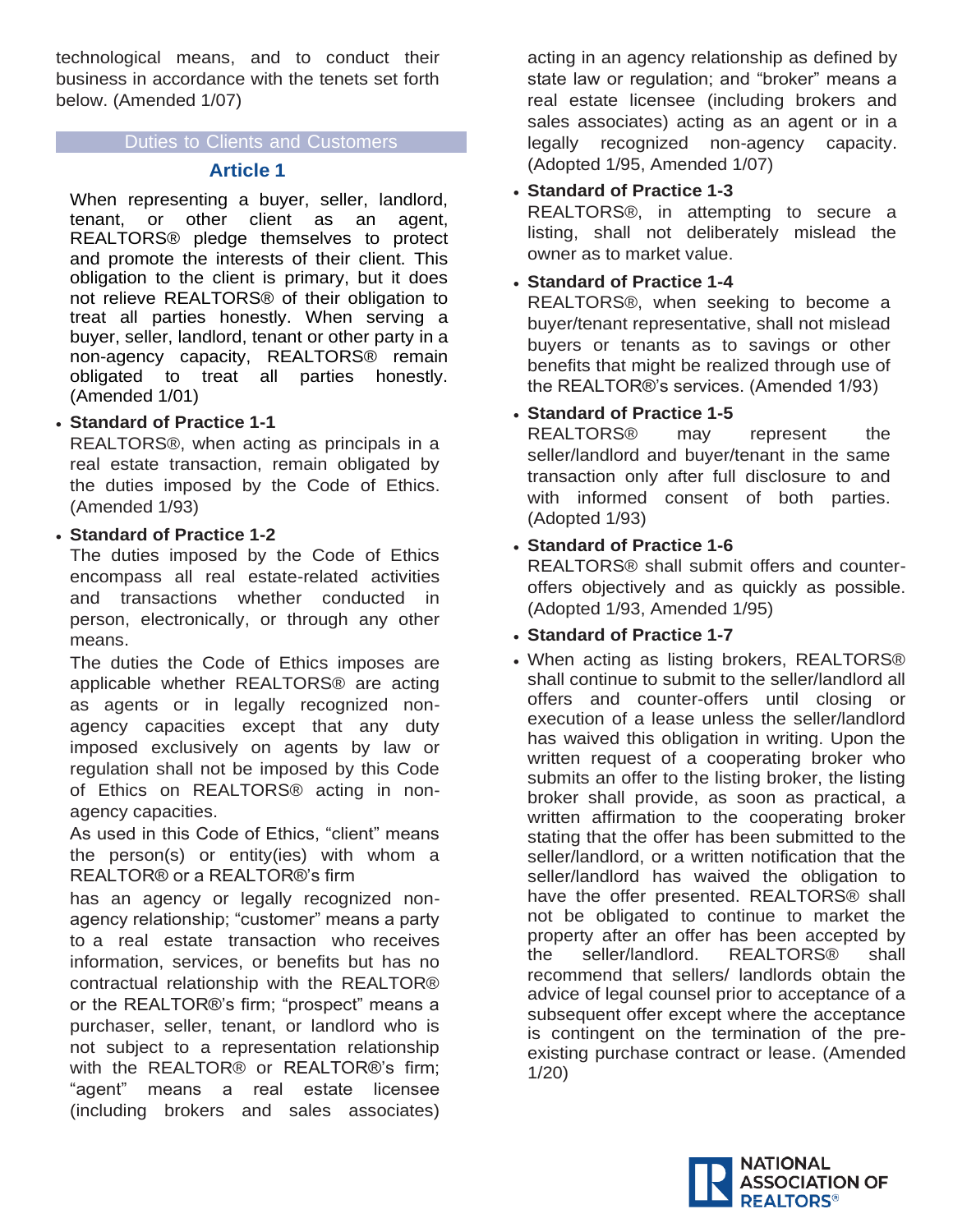#### **Standard of Practice 1-8**

REALTORS®, acting as agents or brokers of buyers/tenants, shall submit to buyers/tenants all offers and counter-offers until acceptance but have no obligation to continue to show properties to their clients after an offer has been accepted unless otherwise agreed in writing. Upon the written request of the listing broker who submits a counter-offer to the buyer's/tenant's broker, the buyer's/tenant's broker shall provide, as soon as practical, a written affirmation to the listing broker stating that the counter- offer has been submitted to the buyers/tenants, or a written notification that the buyers/tenants have waived the obligation to have the counter-offer presented. REALTORS®, acting as agents or brokers of buyers/tenants, shall recommend that buyers/tenants obtain the advice of legal counsel if there is a question as to whether a pre-existing contract has been terminated. (Adopted 1/93, Amended 1/22)

#### **Standard of Practice 1-9**

The obligation of REALTORS® to preserve confidential information (as defined by state law) provided by their clients in the course of any agency relationship or non-agency relationship recognized by law continues after termination of agency relationships or any nonagency relationships recognized by law. REALTORS® shall not knowingly, during or following the termination of professional relationships with their clients:

- 1) reveal confidential information of clients; or
- 2) use confidential information of clients to the disadvantage ofclients; or
- 3) use confidential information of clients for the REALTOR®'s advantage or the advantage of third parties unless:
	- a) clients consent after full disclosure; or
	- b) REALTORS<sup>®</sup> are required by court order; or
	- c) it is the intention of a client to commit a crime and the information is necessary to prevent the crime; or
- d) it is necessary to defend a REALTOR® or the REALTOR®'s employees or associates against an accusation of wrongful conduct.

Information concerning latent material defects is not considered confidential information under this Code of Ethics. (Adopted 1/93, Amended 1/01)

# **Standard of Practice 1-10**

REALTORS® shall, consistent with the terms and conditions of their real estate licensure and their property management agreement, competently manage the property of clients with due regard for the rights, safety and health of tenants and others lawfully on the premises. (Adopted 1/95, Amended 1/00)

## **Standard of Practice 1-11**

REALTORS® who are employed to maintain or manage a client's property shall exercise due diligence and make reasonable efforts to protect it against reasonably foreseeable contingencies and losses. (Adopted 1/95)

## **Standard of Practice 1-12**

When entering into listing contracts, REALTORS® must advise sellers/landlords of:

- 1) the REALTOR®'s company policies regarding cooperation and the amount(s) of any compensation that will be offered to subagents, buyer/tenant agents, and/or brokers acting in legally recognized non-agency capacities;
- 2) the fact that buyer/tenant agents or brokers, even if compensated by listing brokers, or by sellers/landlords may represent the interests of buyers/tenants; and
- 3) any potential for listing brokers to act as disclosed dual agents, e.g., buyer/tenant agents. (Adopted 1/93, Renumbered 1/98, Amended 1/03)

# **Standard of Practice 1-13**

When entering into buyer/tenant agreements, REALTORS® must advise potential clients of:

- 1) the REALTOR®'s company policies regarding cooperation;
- 2) the amount of compensation to be paid by the client;
- 3) the potential for additional or offsetting compensation from other brokers, from the seller or landlord, or from other parties;

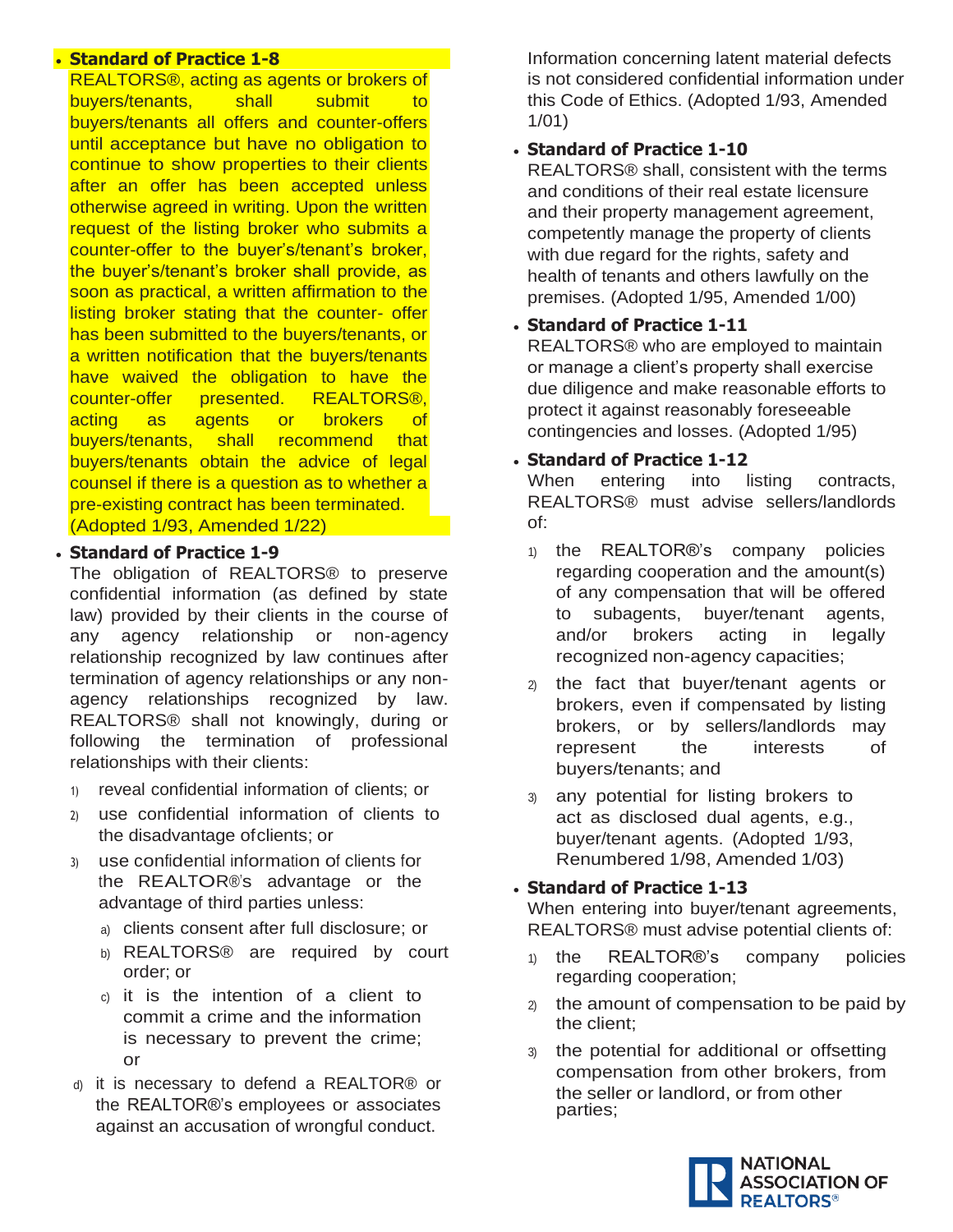- 4) any potential for the buyer/tenant representative to act as a disclosed dual agent, e.g., listing broker, subagent, landlord's agent, etc.; and
- 5) the possibility that sellers or sellers' representatives may not treat the existence, terms, or conditions of offers
- 6) as confidential unless confidentiality is required by law, regulation, or by any confidentiality agreement between the parties. (Adopted 1/93, Renumbered 1/98, Amended 1/06)

## **Standard of Practice 1-14**

Fees for preparing appraisals or other valuations shall not be contingent upon the amount of the appraisal or valuation. (Adopted 1/02)

#### **Standard of Practice 1-15**

REALTORS®, in response to inquiries from buyers or cooperating brokers shall, with the sellers' approval, disclose the existence of offers on the property. Where disclosure is authorized, REALTORS® shall also disclose, if asked, whether offers were obtained by the listing licensee, another licensee in the listing firm, or by a cooperating broker. (Adopted 1/03, Amended 1/09)

#### **Standard of Practice 1-16**

REALTORS® shall not access or use, or permit or enable others to access or use, listed or managed property on terms or conditions other than those authorized by the owner or seller. (Adopted 1/12)

## **Article 2**

REALTORS® shall avoid exaggeration, misrepresentation, or concealment of pertinent facts relating to the property or the transaction. REALTORS® shall not, however, be obligated to discover latent defects in the property, to advise on matters outside the scope of their real estate license, or to disclose facts which are confidential under the scope of agency or non-agency relationships as defined by state law. (Amended 1/00)

**Standard of Practice 2-1**

REALTORS® shall only be obligated to discover and disclose adverse factors reasonably apparent to someone with expertise in those areas required by their real estate licensing authority. Article 2 does not impose upon the REALTOR® the obligation of expertise in other professional or technical disciplines. (Amended 1/96)

**Standard of Practice 2-2**

(Renumbered as Standard of Practice 1-12 1/98)

**Standard of Practice 2-3**

(Renumbered as Standard of Practice 1-13 1/98)

## **Standard of Practice 2-4**

REALTORS® shall not be parties to the naming of a false consideration in any document, unless it be the naming of an obviously nominal consideration.

## **Standard of Practice 2-5**

Factors defined as "non-material" by law or regulation or which are expressly referenced in law or regulation as not being subject to disclosure are considered not "pertinent" for purposes of Article 2. (Adopted 1/93)

## **Article 3**

REALTORS® shall cooperate with other brokers except when cooperation is not in the client's best interest. The obligation to cooperate does not include the obligation to share commissions, fees, or to otherwise compensate another broker. (Amended 1/95)

#### **Standard of Practice 3-1**

REALTORS®, acting as exclusive agents or brokers of sellers/ landlords, establish the terms and conditions of offers to cooperate. Unless expressly indicated in offers to cooperate, cooperating brokers may not assume that the offer of cooperation includes an offer of compensation. Terms of compensation, if any, shall be ascertained by cooperating brokers before beginning efforts to accept the offer of cooperation. (Amended 1/99)

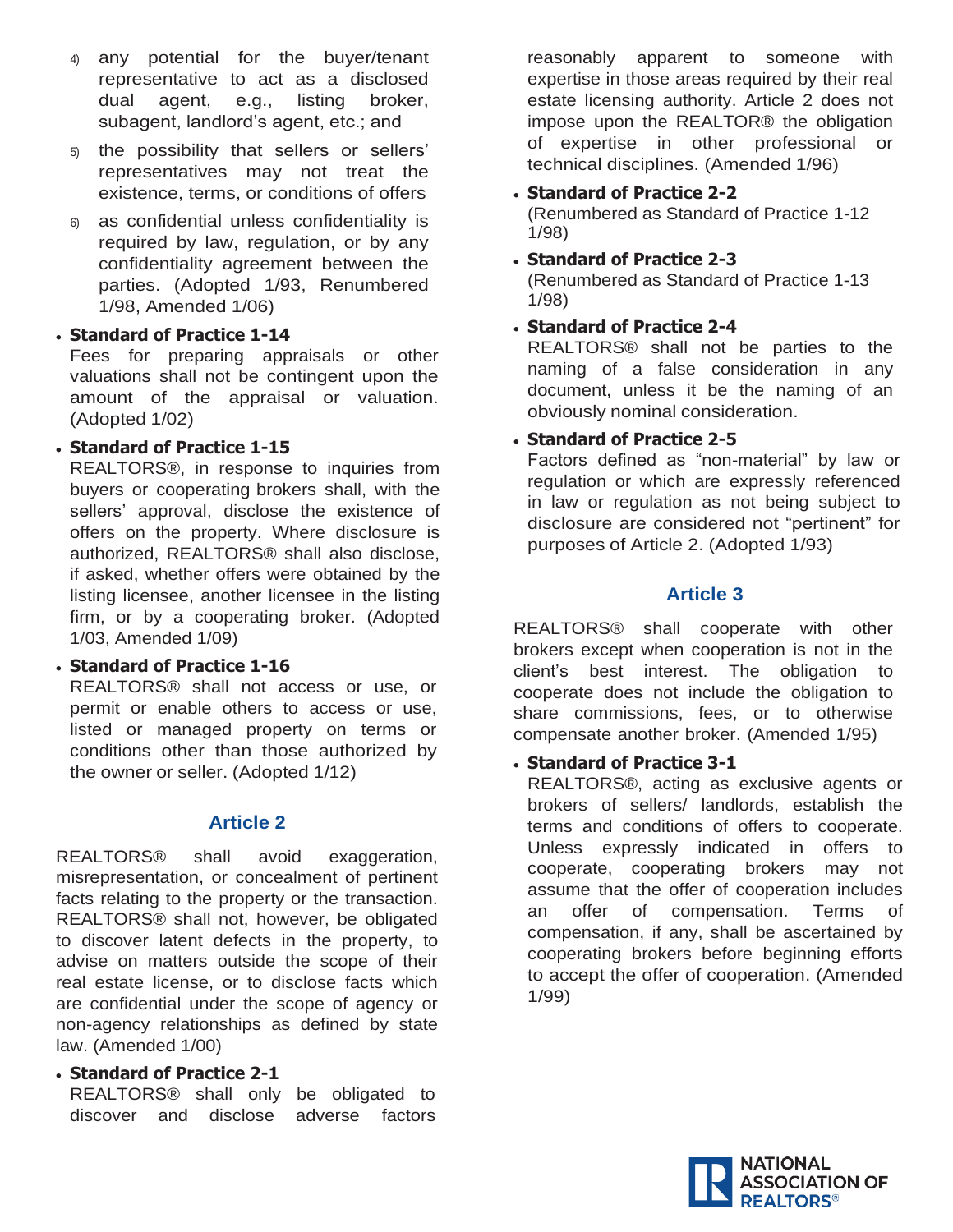## **Standard of Practice 3-2**

Any change in compensation offered for cooperative services must be communicated to the other REALTOR® prior to the time that REALTOR® submits an offer to purchase/lease the property. After a REALTOR® has submitted an offer to purchase or lease property, the listing broker may not attempt to unilaterally modify the offered compensation with respect to that cooperative transaction. (Amended 1/14)

## **Standard of Practice 3-3**

Standard of Practice 3-2 does not preclude the listing broker and cooperating broker from entering into an agreement to change cooperative compensation. (Adopted 1/94)

## **Standard of Practice 3-4**

REALTORS®, acting as listing brokers, have an affirmative obligation to disclose the existence of dual or variable rate commission arrangements (i.e., listings where one amount of commission is payable if the listing broker's firm is the procuring cause of sale/lease and a different amount of commission is payable if the sale/lease results through the efforts of the seller/ landlord or a cooperating broker). The listing broker shall, as soon as practical, disclose the existence of such arrangements to potential cooperating brokers and shall, in response to inquiries from cooperating brokers, disclose the differential that would result in a cooperative transaction or in a sale/lease that results through the efforts of the seller/landlord. If the cooperating broker is a buyer/tenant representative, the buyer/tenant representative must disclose such information to their client before the client makes an offer to purchase or lease.

(Amended 1/02)

# **Standard of Practice 3-5**

It is the obligation of subagents to promptly disclose all pertinent facts to the principal's agent prior to as well as after a purchase or lease agreement is executed. (Amended 1/93)

## **Standard of Practice 3-6**

REALTORS® shall disclose the existence of accepted offers, including offers with unresolved contingencies, to any broker seeking cooperation. (Adopted 5/86, Amended 1/04)

# **Standard of Practice 3-7**

When seeking information from another REALTOR® concerning property under a management or listing agreement, REALTORS® shall disclose their REALTOR® status and whether their interest is personal or on behalf of a client and, if on behalf of a client, their relationship with the client. (Amended 1/11)

# **Standard of Practice 3-8**

REALTORS® shall not misrepresent the availability of access to show or inspect a listed property. (Amended 11/87)

# **Standard of Practice 3-9**

REALTORS® shall not provide access to listed property on terms other than those established by the owner or the listing broker. (Adopted 1/10)

## **Standard of Practice 3-10**

The duty to cooperate established in Article 3 relates to the obligation to share information on listed property, and to make property available to other brokers for showing to prospective purchasers/tenants when it is in the best interests of sellers/ landlords. (Adopted 1/11)

## **Standard of Practice 3-11**

REALTORS® may not refuse to cooperate on the basis of a broker's race, color, religion, sex, handicap, familial status, national origin, sexual orientation, or gender identity. (Adopted 1/20)

# **Article 4**

REALTORS® shall not acquire an interest in or buy or present offers from themselves, any member of their immediate families, their firms or any member thereof, or any entities in which they have any ownership interest, any real property without making their true position known to the owner or the owner's agent or broker. In selling property they own, or in which they have any interest, REALTORS® shall reveal their ownership or interest in writing to the purchaser or the purchaser's representative. (Amended 1/00)

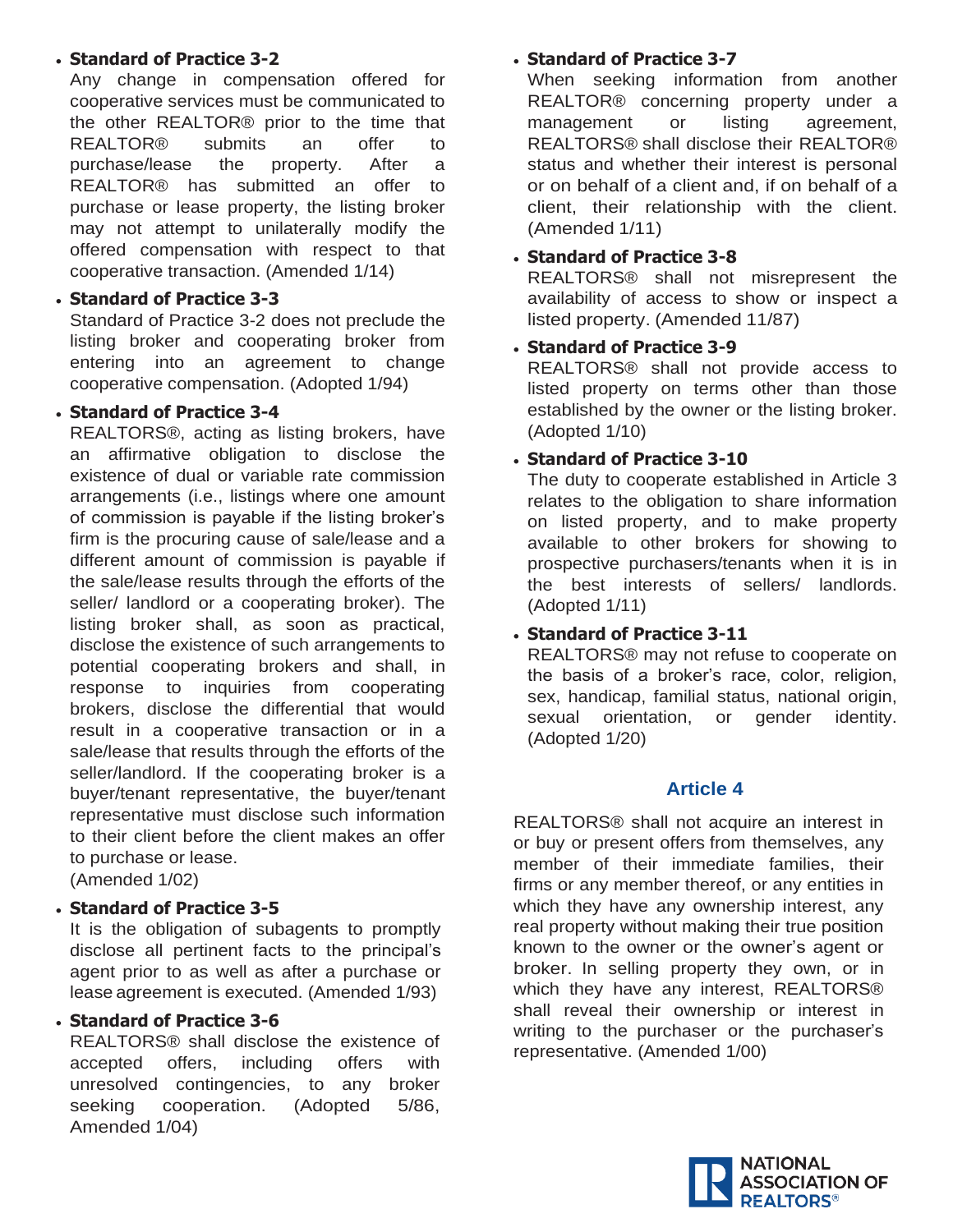#### **Standard of Practice 4-1**

For the protection of all parties, the disclosures required by Article 4 shall be in writing and provided by REALTORS® prior to the signing of any contract. (Adopted 2/86)

#### **Article 5**

REALTORS® shall not undertake to provide professional services concerning a property or its value where they have a present or contemplated interest unless such interest is specifically disclosed to all affected parties.

## **Article 6**

REALTORS® shall not accept any commission, rebate, or profit on expenditures made for their client, without the client's knowledge and consent.

When recommending real estate products or services (e.g., homeowner's insurance, warranty programs, mortgage financing, title insurance, etc.), REALTORS® shall disclose to the client or customer to whom the recommendation is made any financial benefits or fees, other than real estate referral fees, the REALTOR® or REALTOR®'s firm may receive as a direct result of such recommendation. (Amended 1/99)

#### **Standard of Practice 6-1**

REALTORS® shall not recommend or suggest to a client or a customer the use of services of another organization or business entity in which they have a direct interest without disclosing such interest at the time of the recommendation or suggestion. (Amended 5/88)

## **Article 7**

In a transaction, REALTORS® shall not accept compensation from more than one party, even if permitted by law, without disclosure to all parties and the informed consent of the REALTOR®'s client orclients. (Amended 1/93)

#### **Article 8**

REALTORS® shall keep in a special account in an appropriate financial institution, separated from their own funds, monies coming into their possession in trust for other persons, such as escrows, trust funds, clients' monies, and other like items.

#### **Article 9**

REALTORS®, for the protection of all parties, shall assure whenever possible that all agreements related to real estate transactions including, but not limited to, listing and representation agreements, purchase contracts, and leases are in writing in clear and understandable language expressing the specific terms, conditions, obligations and commitments of the parties. A copy of each agreement shall be furnished to each party to such agreements upon their signing or initialing. (Amended 1/04)

#### **Standard of Practice 9-1**

For the protection of all parties, REALTORS® shall use reasonable care to ensure that documents pertaining to the purchase, sale, or lease of real estate are kept current through the use of written extensions or amendments. (Amended 1/93)

#### **Standard of Practice 9-2**

When assisting or enabling a client or customer in establishing a contractual relationship (e.g., listing and representation agreements, purchase agreements, leases, etc.) electronically, REALTORS® shall make reasonable efforts to explain the nature and disclose the specific terms of the contractual relationship being established prior to it being agreed to by a contracting party. (Adopted 1/07)

#### Duties to the Public

#### **Article 10**

REALTORS® shall not deny equal professional services to any person for reasons of race, color, religion, sex, handicap, familial status, national origin, sexual orientation, or gender identity. REALTORS® shall not be parties to any plan or agreement to discriminate against a person or persons on the basis of race, color, religion, sex, handicap, familial status, national origin, sexual orientation, or gender identity. (Amended 1/14)

REALTORS®, in their real estate employment practices, shall not discriminate against any person or persons on the basis of race, color,

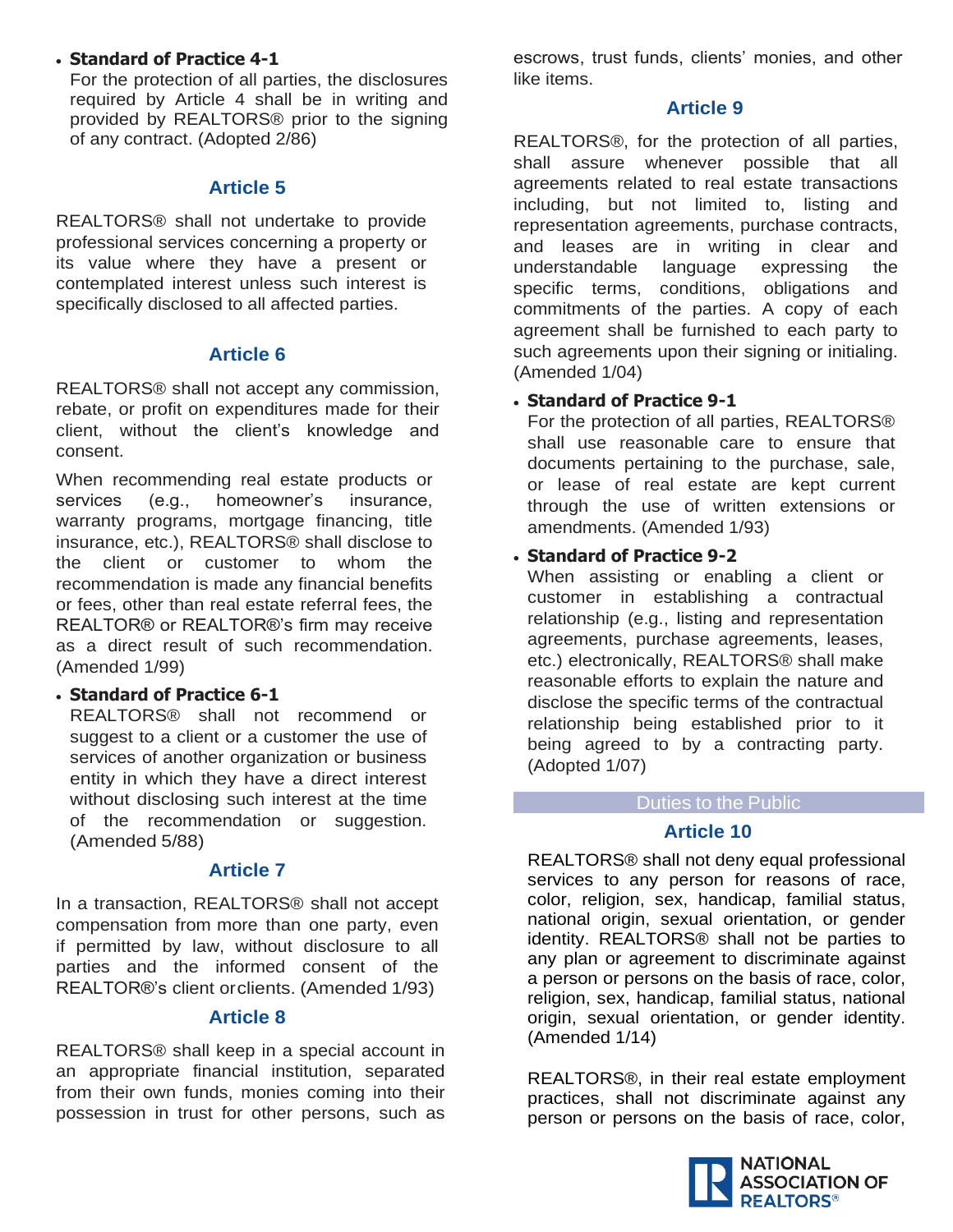religion, sex, handicap, familial status, national origin, sexual orientation, or gender identity. (Amended 1/14)

## **Standard of Practice 10-1**

When involved in the sale or lease of a residence, REALTORS® shall not volunteer information regarding the racial, religious or ethnic composition of any neighborhood nor shall they engage in any activity which may result in panic selling, however, REALTORS® may provide other demographic information. (Adopted 1/94, Amended 1/06)

## **Standard of Practice 10-2**

When not involved in the sale or lease of a residence, REALTORS® may provide demographic information related to a property, transaction or professional assignment to a party if such demographic information is (a) deemed by the REALTOR® to be needed to assist with or complete, in a manner consistent with Article 10, a real estate transaction or professional assignment and (b) is obtained or derived from a recognized, reliable, independent, and impartial source. The source of such information and any additions, deletions, modifications, interpretations, or other changes shall be disclosed in reasonable detail. (Adopted 1/05, Renumbered 1/06)

#### **Standard of Practice 10-3**

REALTORS® shall not print, display or circulate any statement or advertisement with respect to selling or renting of a property that indicates any preference, limitations or discrimination based on race, color, religion, sex, handicap, familial status, national origin, sexual orientation, or gender identity. (Adopted 1/94, Renumbered 1/05 and 1/06, Amended 1/14)

## **Standard of Practice 10-4**

As used in Article 10 "real estate employment practices" relates to employees and independent contractors providing real estaterelated services and the administrative and clerical staff directly supporting those individuals. (Adopted 1/00, Renumbered 1/05 and 1/06)

## **Standard of Practice 10-5**

REALTORS® must not use harassing speech,

hate speech, epithets, or slurs based on race, color, religion, sex, handicap, familial status, national origin, sexual orientation, or gender identity. (Adopted and effective November 13, 2020)

## **Article 11**

The services which REALTORS® provide to their clients and customers shall conform to the standards of practice and competence which are reasonably expected in the specific real estate disciplines in which they engage; specifically, residential real estate brokerage, real property management, commercial and industrial real estate brokerage, land brokerage, real estate appraisal, real estate counseling, real estate syndication, real estate auction, and international real estate.

REALTORS® shall not undertake to provide specialized professional services concerning a type of property or service that is outside their field of competence unless they engage the assistance of one who is competent on such types of property or service, or unless the facts are fully disclosed to the client. Any persons engaged to provide such assistance shall be so identified to the client and their contribution to the assignment should be set forth. (Amended 1/10)

## **Standard of Practice 11-1**

When REALTORS® prepare opinions of real property value orprice they must:

- 1) be knowledgeable about the type of property being valued,
- 2) have access to the information and resources necessary to formulate an accurate opinion, and
- 3) be familiar with the area where the subject property is located unless lack of any of these is disclosed to the party requesting theopinion in advance.

When an opinion of value or price is prepared other than in pursuit of a listing or to assist a potential purchaser in formulating a purchase offer, the opinion shall include the following unless the party requesting the opinion requires a specific type of report or different data set:

- 1) identification of the subject property
- 2) date prepared

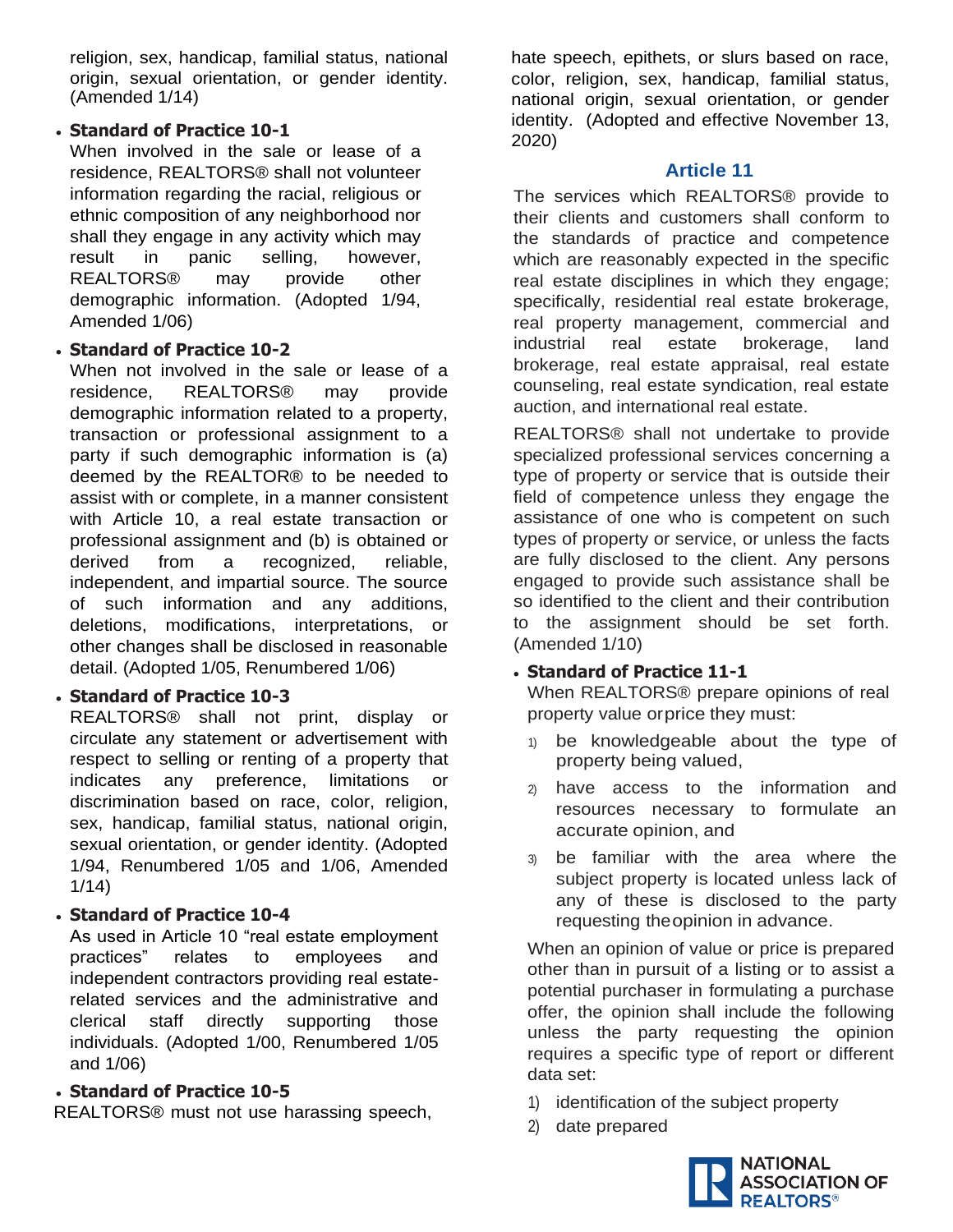- 3) defined value or price
- 4) limiting conditions, including statements of purpose(s) and intended user(s)
- 5) any present or contemplated interest, including the possibility of representing the seller/landlord or buyers/tenants
- 6) basis for the opinion, including applicable market data
- 7) if the opinion is not an appraisal, a statement to that effect
- 8) disclosure of whether and when a physical inspection of the property's exterior was conducted
- 9) disclosure of whether and when a physical inspection of the property's interior was conducted
- 10) disclosure of whether the REALTOR® has any conflicts of interest (Amended 1/14)

## **Standard of Practice 11-2**

The obligations of the Code of Ethics in respect of real estate disciplines other than appraisal shall be interpreted and applied in accordance with the standards of competence and practice which clients and the public reasonably require to protect their rights and interests considering the complexity of the transaction, the availability of expert assistance, and, where the REALTOR® is an agent or subagent, the obligations of a fiduciary. (Adopted 1/95)

## **Standard of Practice 11-3**

When REALTORS® provide consultive services to clients which involve advice or counsel for a fee (not a commission), such advice shall be rendered in an objective manner and the fee shall not be contingent on the substance of the advice or counsel given. If brokerage or transaction services are to be provided in addition to consultive services, a separate compensation may be paid with prior agreement between the client and REALTOR®. (Adopted 1/96)

#### **Standard of Practice 11-4**

The competency required by Article 11 relates to services contracted for between REALTORS® and their clients or customers; the duties expressly imposed by the Code of Ethics; and the duties imposed by law or regulation. (Adopted 1/02)

#### **Article 12**

REALTORS® shall be honest and truthful in their real estate communications and shall present a true picture in their advertising, marketing, and other representations. REALTORS® shall ensure that their status as real estate professionals is readily apparent in their advertising, marketing, and other representations, and that the recipients of all real estate communications are, or have been, notified that those communications are from a real estate professional. (Amended 1/08)

## **Standard of Practice 12-1**

REALTORS<sup>®</sup> must not represent that their brokerage services to a client or customer are free or available at no cost to their clients, unless the REALTOR® will receive no financial compensation from any source for those services. (Amended 1/22)

 **Standard of Practice 12-2** (Deleted 1/20)

## **Standard of Practice 12-3**

The offering of premiums, prizes, merchandise discounts or other inducements to list, sell, purchase, or lease is not, in itself, unethical even if receipt of the benefit is contingent on listing, selling, purchasing, or leasing through the REALTOR® making the offer. However, REALTORS® must exercise care and candor in any such advertising or other public or private representations so that any party interested in receiving or otherwise benefiting from the REALTOR®'s offer will have clear, thorough, advance understanding of all the terms and conditions of the offer. The offering of any inducements to do business is subject to the limitations and restrictions of state law and the ethical obligations established by any applicable Standard of Practice. (Amended 1/95)

## **Standard of Practice 12-4**

REALTORS® shall not offer for sale/lease or advertise property without authority. When acting as listing brokers or as subagents, REALTORS® shall not quote a price different from that agreed upon with the seller/landlord. (Amended 1/93)

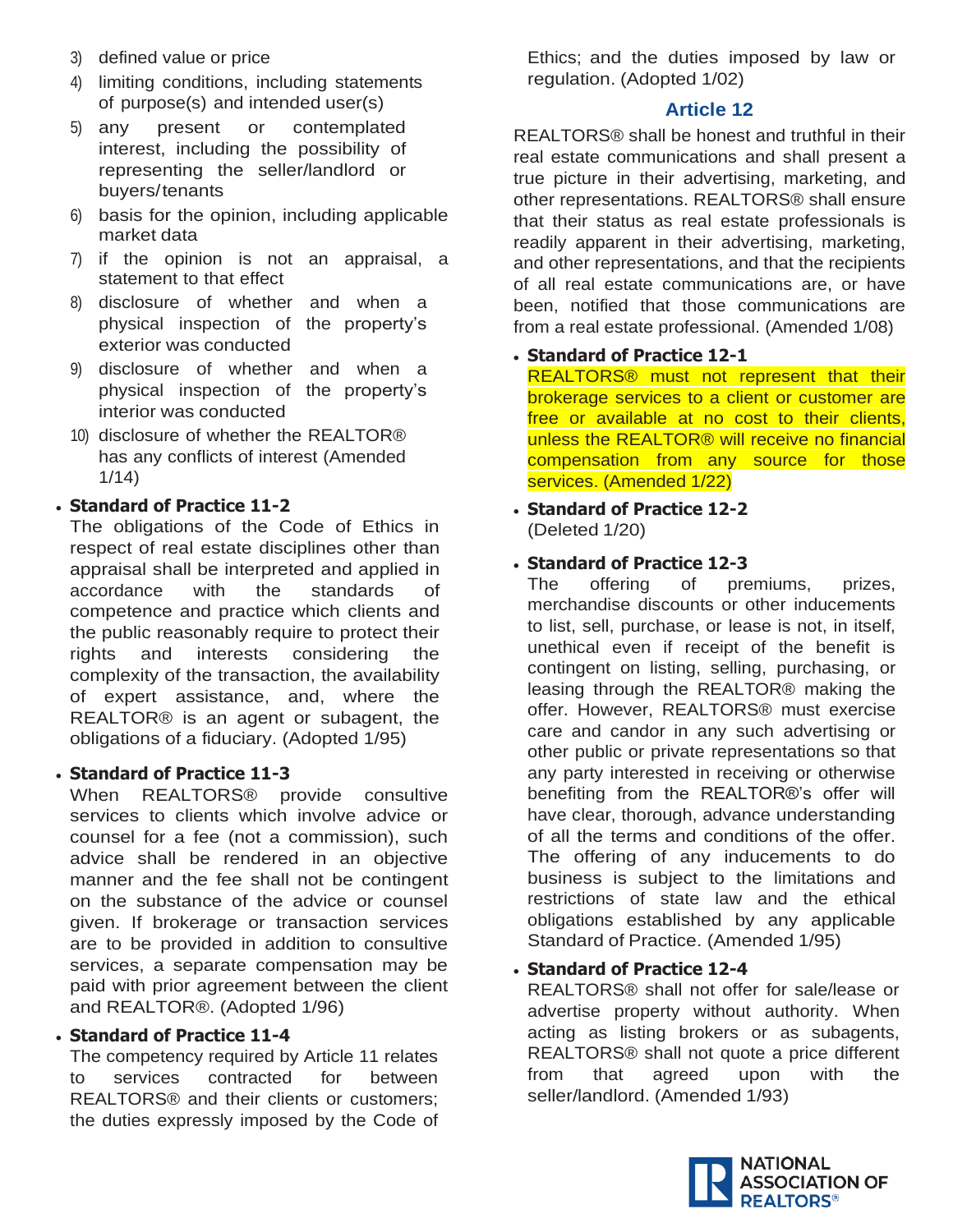# **Standard of Practice 12-5**

REALTORS® shall not advertise nor permit any person employed by or affiliated with them to advertise real estate services or listed property in any medium (e.g., electronically, print, radio, television, etc.) without disclosing the name of that REALTOR®'s firm in a reasonable and readily apparent manner either in the advertisement or in electronic advertising via a link to a display with all required disclosures. (Adopted 11/86, Amended 1/16)

# **Standard of Practice 12-6**

REALTORS®, when advertising unlisted real property for sale/ lease in which they have an ownership interest, shall disclose their status as both owners/landlords and as REALTORS® or real estate licensees. (Amended 1/93)

# **Standard of Practice 12-7**

Only REALTORS® who participated in the transaction as the listing broker or cooperating broker (selling broker) may claim to have "sold" the property. Prior to closing, a cooperating broker may post a "sold" sign only with the consent of the listing broker. (Amended 1/96)

## **Standard of Practice 12-8**

The obligation to present a true picture in representations to the public includes information presented, provided, or displayed on REALTORS®' websites. REALTORS® shall use reasonable efforts to ensure that information on their websites is current. When it becomes apparent that information on a REALTOR®'s website is no longer current or accurate, REALTORS® shall promptly take corrective action. (Adopted 1/07)

# **Standard of Practice 12-9**

REALTOR® firm websites shall disclose the firm's name and state(s) of licensure in a reasonable and readily apparent manner.

Websites of RFALTORS® and nonmember licensees affiliated with a REALTOR® firm shall disclose the firm's name and that REALTOR®'s or nonmember licensee's state(s) of licensure in a reasonable and readily apparent manner.

## (Adopted 1/07)

# **Standard of Practice 12-10**

REALTORS®' obligation to present a true picture in their advertising and representations to the public includes Internet content, images, and the URLs and domain names they use, and prohibits REALTORS® from:

- 1. engaging in deceptive or unauthorized framing of real estate brokerage websites;
- 2. manipulating (e.g., presenting content developed by others) listing and other content in any way that produces a deceptive or misleading result;
- 3. deceptively using metatags, keywords or other devices/ methods to direct, drive, or divert Internet traffic; or
- 4. presenting content developed by others without either attribution or without permission; or
- 5. otherwise misleading consumers, including use of misleading images. (Adopted 1/07, Amended 1/18)

# **Standard of Practice 12-11**

REALTORS® intending to share or sell consumer information gathered via the Internet shall disclose that possibility in a reasonable and readily apparent manner. (Adopted 1/07)

# **Standard of Practice 12-12**

REALTORS® shall not:

- 1) use URLs or domain names that present less than a truepicture, or
- 2) register URLs or domain names which, if used, would present less than a true picture. (Adopted 1/08)

## **Standard of Practice 12-13**

The obligation to present a true picture in advertising, marketing, and representations allows REALTORS® to use and display only professional designations, certifications, and other credentials to which they are legitimately entitled. (Adopted 1/08)

## **Article 13**

REALTORS® shall not engage in activities that constitute the unauthorized practice of law and shall recommend that legal counsel be obtained when the interest of any party to the transaction requires it.

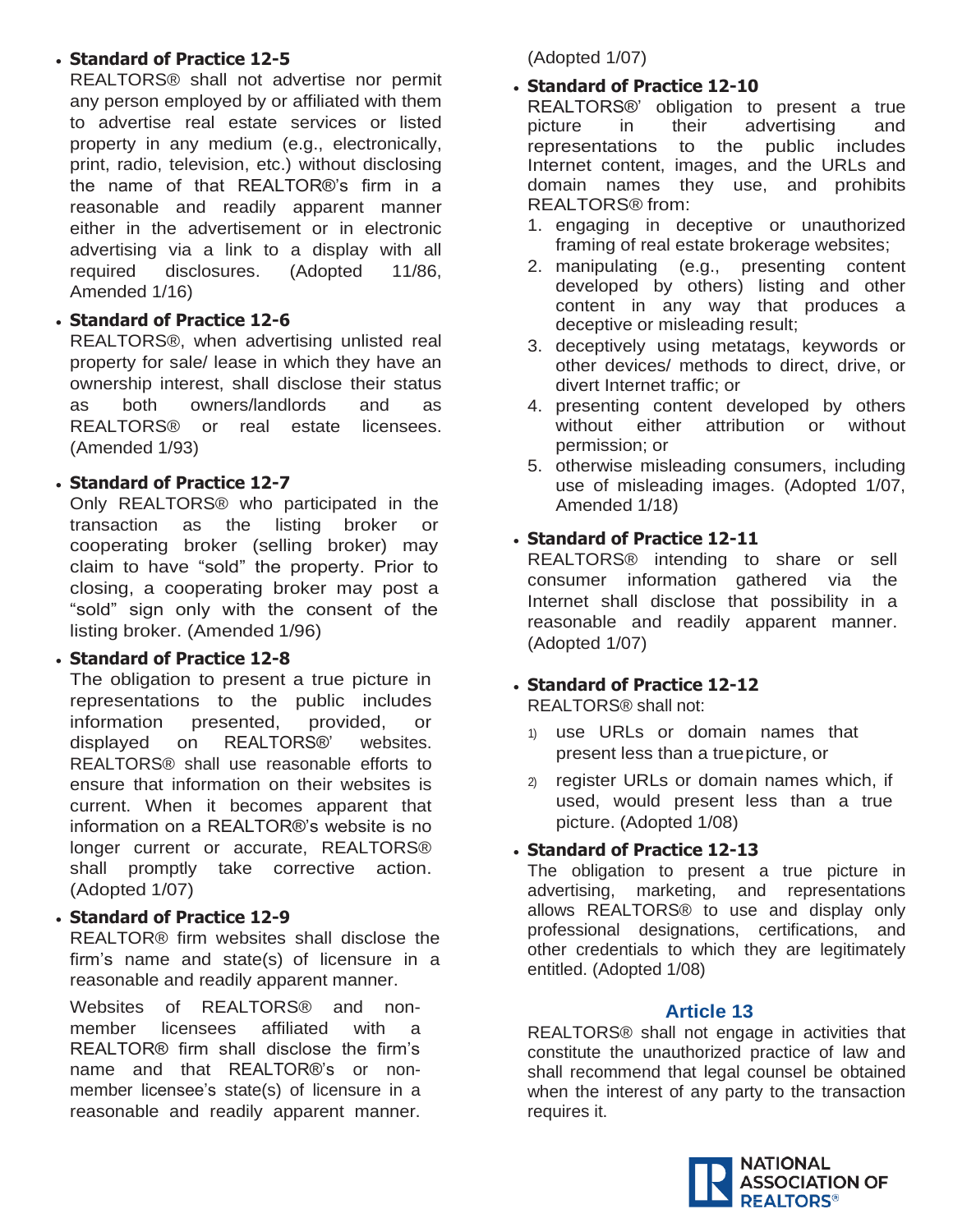# **Article 14**

If charged with unethical practice or asked to present evidence or to cooperate in any other way, in any professional standards proceeding or investigation, REALTORS® shall place all pertinent facts before the proper tribunals of the Member Board or affiliated institute, society, or council in which membership is held and shall take no action to disrupt or obstruct such processes. (Amended 1/99)

#### **Standard of Practice 14-1**

REALTORS® shall not be subject to disciplinary proceedings in more than one Board of REALTORS® or affiliated institute, society, or council in which they hold membership with respect to alleged violations of the Code of Ethics relating to the same transaction or event. (Amended 1/95)

## **Standard of Practice 14-2**

REALTORS® shall not make any unauthorized disclosure or dissemination of the allegations, findings, or decision developed in connection with an ethics hearing or appeal or in connection with an arbitration hearing or procedural review. (Amended 1/92)

## **Standard of Practice 14-3**

REALTORS® shall not obstruct the Board's investigative or professional standards proceedings by instituting or threatening to institute actions for libel, slander, or defamation against any party to a professional standards proceeding or their witnesses based on the filing of an arbitration request, an ethics complaint, or testimony given before any tribunal. (Adopted 11/87, Amended 1/99)

## **Standard of Practice 14-4**

REALTORS® shall not intentionally impede the Board's investigative or disciplinary proceedings by filing multiple ethics complaints based on the same event or transaction. (Adopted 11/88)

#### **Duties to REALTORS®**

## **Article 15**

REALTORS® shall not knowingly or recklessly make false or misleading statements about other real estate professionals, their businesses, or their business practices. (Amended 1/12)

#### **Standard of Practice 15-1**

REALTORS® shall not knowingly or recklessly file false or unfounded ethics complaints. (Adopted 1/00)

#### **Standard of Practice 15-2**

The obligation to refrain from making false or misleading statements about other real estate professionals, their businesses, and their business practices includes the duty to not knowingly or recklessly publish, repeat, retransmit, or republish false or misleading statements made by others. This duty applies whether false or misleading statements are repeated in person, in writing, by technological means (e.g., the Internet), or by any other means. (Adopted 1/07, Amended 1/12)

## **Standard of Practice 15-3**

The obligation to refrain from making false or misleading statements about other real estate professionals, their businesses, and their business practices includes the duty to publish a clarification about or to remove statements made by others on electronic media the REALTOR® controls once the REALTOR® knows the statement is false or misleading. (Adopted 1/10, Amended 1/12)

## **Article 16**

REALTORS® shall not engage in any practice or take any action inconsistent with exclusive representation or exclusive brokerage relationship agreements that other REALTORS® have with clients. (Amended 1/04)

## **Standard of Practice 16-1**

Article 16 is not intended to prohibit aggressive or innovative business practices which are otherwise ethical and does not prohibit disagreements with other REALTORS® involving commission, fees, compensation or other forms of payment or expenses. (Adopted 1/93, Amended 1/95)

## **Standard of Practice 16-2**

Article 16 does not preclude REALTORS® from making general announcements to prospects describing their services and the terms of their availability even though some

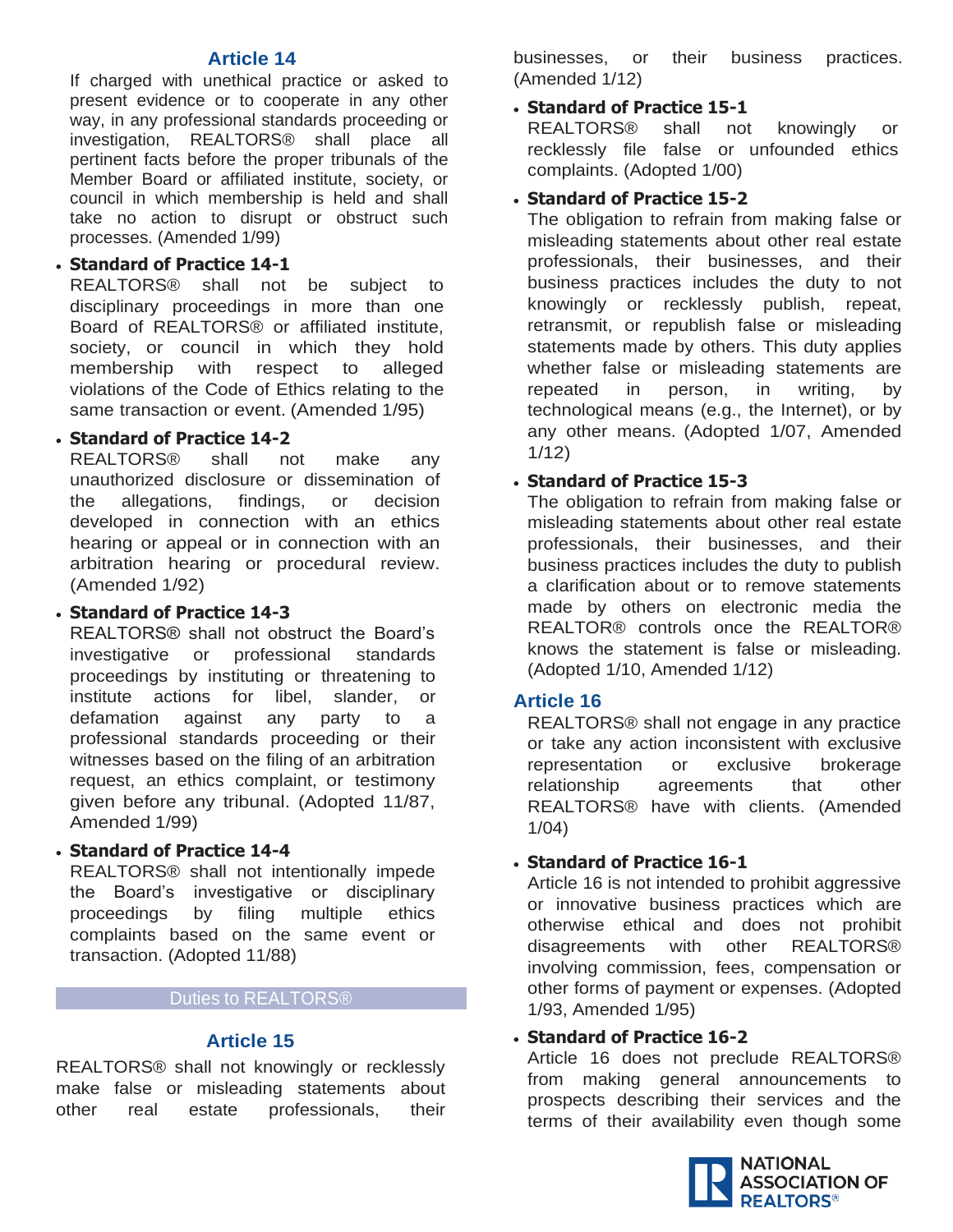recipients may have entered into agency agreements or other exclusive relationships with another REALTOR®. A general telephone canvass, general mailing or distribution addressed to all prospects in a given geographical area or in a given profession, business, club, or organization, or other classification or group is deemed "general" for purposes of this standard. (Amended 1/04)

Article 16 is intended to recognize as unethical two basic types of solicitations:

**First**, telephone or personal solicitations of property owners who have been identified by a real estate sign, multiple listing compilation, or other information service as having exclusively listed their property with another REALTOR® and

**Second**, mail or other forms of written solicitations of prospects whose properties are exclusively listed with another REALTOR® when such solicitations are not part of a general mailing but

are directed specifically to property owners identified through compilations of current listings, "for sale" or "for rent" signs, or other sources of information required by Article 3 and Multiple Listing Service rules to be made available to other REALTORS® under offers of subagency or cooperation. (Amended 1/04)

## **Standard of Practice 16-3**

Article 16 does not preclude REALTORS® from contacting the client of another broker for the purpose of offering to provide, or entering into a contract to provide, a different type of real estate service unrelated to the type of service currently being provided (e.g., property management as opposed to brokerage) or from offering the same type of service for property not subject to other brokers' exclusive agreements. However, information received through a Multiple Listing Service or any other offer of cooperation may not be used to target clients of other REALTORS® to whom such offers to provide services may bemade. (Amended 1/04)

## **Standard of Practice 16-4**

REALTORS® shall not solicit a listing which is currently listed exclusively with another broker. However, if the listing broker, when asked by the REALTOR®, refuses to disclose the expiration date and nature of such listing, i.e., an exclusive right to sell, an exclusive agency, open listing, or other form of contractual agreement between the listing broker and the client, the REALTOR® may contact the owner to secure such information and may discuss the terms upon which the REALTOR® might take a future listing or, alternatively, may take a listing to become effective upon expiration of any existing exclusive listing. (Amended 1/94)

# **Standard of Practice 16-5**

REALTORS® shall not solicit buyer/tenant agreements from buyers/ tenants who are subject to exclusive buyer/tenant agreements. However, if asked by a REALTOR®, the broker refuses to disclose the expiration date of the exclusive buyer/ tenant agreement, the REALTOR® may contact the buyer/tenant to secure such information and may discuss the terms upon which the REALTOR® might enter into a future buyer/tenant agreement or, alternatively, may enter into a buyer/tenant agreement to become effective upon the expiration of any existing exclusive buyer/tenant agreement. (Adopted 1/94, Amended 1/98)

# **Standard of Practice 16-6**

When REALTORS® are contacted by the client of another REALTOR® regarding the creation of an exclusive relationship to provide the same type of service, and REALTORS® have not directly or indirectly initiated such discussions, they may discuss the terms upon which they might enter into a future agreement or, alternatively, may enter into an agreement which becomes effective upon expiration of any existing exclusive agreement. (Amended 1/98)

## **Standard of Practice 16-7**

The fact that a prospect has retained a REALTOR® as an exclusive representative or exclusive broker in one or more past transactions does not preclude other REALTORS® from seeking such prospect's future business. (Amended 1/04)

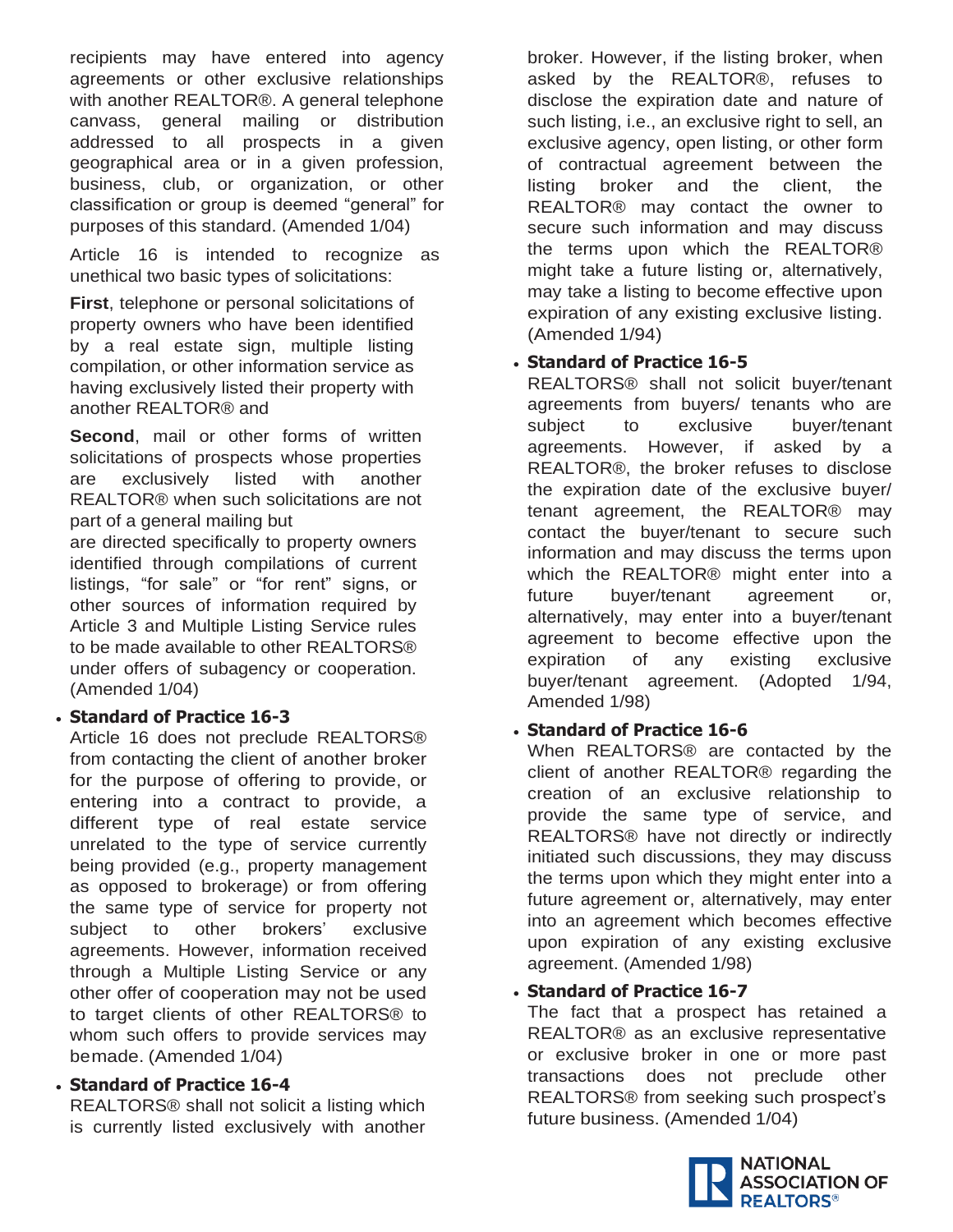# **Standard of Practice 16-8**

The fact that an exclusive agreement has been entered into with a REALTOR® shall not preclude or inhibit any other REALTOR® from entering into a similar agreement after the expiration of the prior agreement. (Amended 1/98)

# **Standard of Practice 16-9**

REALTORS®, prior to entering into a representation agreement, have an affirmative obligation to make reasonable efforts to determine whether the prospect is subject to a current, valid exclusive agreement to provide the same type of real estate service. (Amended 1/04)

# **Standard of Practice 16-10**

REALTORS®, acting as buyer or tenant representatives or brokers, shall disclose that relationship to the seller/landlord's representative or broker at first contact and shall provide written confirmation of that disclosure to the seller/landlord's representative or broker not later than execution of a purchase agreement or lease. (Amended 1/04)

# **Standard of Practice 16-11**

On unlisted property, REALTORS® acting as buyer/tenant representatives or brokers shall disclose that relationship to the seller/landlord at first contact for that buyer/tenant and shall provide written confirmation of such disclosure to the seller/ landlord not later than execution of any purchase or lease agreement. (Amended 1/04)

REALTORS® shall make any request for anticipated compensation from the seller/landlord at first contact. (Amended 1/98)

# **Standard of Practice 16-12**

REALTORS®, acting as representatives or brokers of sellers/ landlords or as subagents of listing brokers, shall disclose that relationship to buyers/tenants as soon as practicable and shall provide written confirmation of such disclosure to buyers/tenantsnot later than execution of any purchase or lease agreement. (Amended 1/04)

# **Standard of Practice 16-13**

All dealings concerning property exclusively listed, or with buyer/ tenants who are subject to an exclusive agreement shall be carried on with the client's representative or broker, and not with the client, except with the consent of the client's representative or broker or except where such dealings are initiated by the client. Before providing substantive services (such as writing a purchase offer or presenting a CMA) to prospects, REALTORS® shall ask prospects whether they are a party to any exclusive representation agreement. REALTORS® shall not knowingly provide substantive services concerning a prospective transaction to prospects who are parties to exclusive representation agreements, except with the consent of the prospects' exclusive representatives or at the direction of prospects. (Adopted 1/93, Amended 1/04)

# **Standard of Practice 16-14**

REALTORS® are free to enter into contractual relationships or to negotiate with sellers/landlords, buyers/tenants or others who are not subject to an exclusive agreement but shall not knowingly obligate them to pay more than one commission except with their informed consent. (Amended 1/98)

# **Standard of Practice 16-15**

In cooperative transactions REALTORS® shall compensate cooperating REALTORS® (principal brokers) and shall not compensate nor offer to compensate, directly or indirectly, any of the sales licensees employed by or affiliated with other REALTORS® without the prior express knowledge and consent of the cooperating broker.

# **Standard of Practice 16-16**

REALTORS®, acting as subagents or buyer/tenant representatives or brokers, shall not use the terms of an offer to purchase/lease to attempt to modify the listing broker's offer of compensation to subagents or buyer/tenant representatives or brokers nor make the submission of an executed offer to purchase/lease contingent on the listing broker's agreement to modify the offer of compensation. (Amended 1/04)

# **Standard of Practice 16-17**

REALTORS®, acting as subagents or as buyer/tenant representatives or brokers, shall

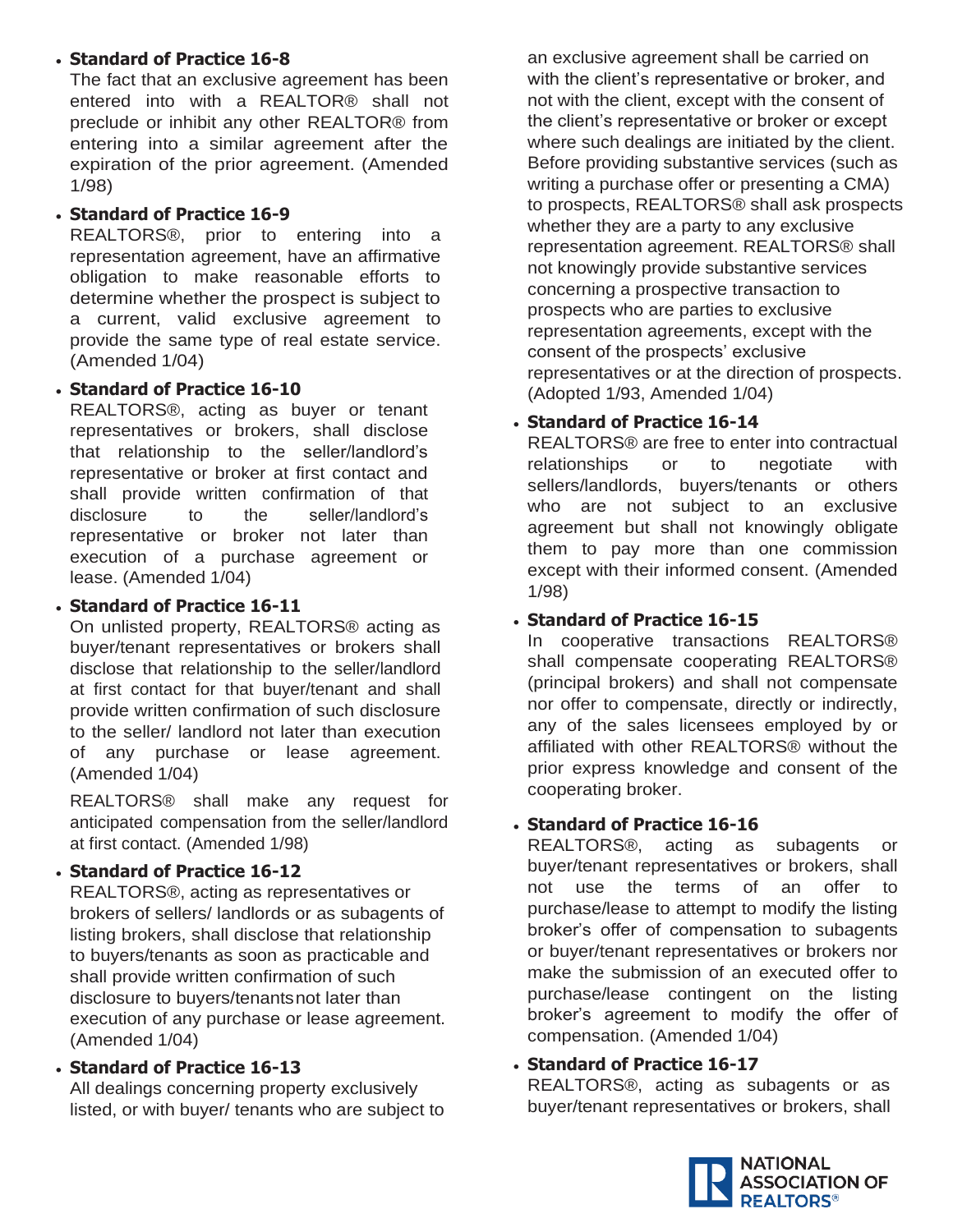not attempt to extend a listing broker's offer of cooperation and/or compensation to other brokers without the consent of the listing broker. (Amended 1/04)

# **Standard of Practice 16-18**

REALTORS® shall not use information obtained from listing brokers through offers to cooperate made through multiple listing services or through other offers of cooperation to refer listing brokers' clients to other brokers or to create buyer/tenant relationships with listing brokers' clients, unless such use is authorized by listing brokers. (Amended 1/02)

# **Standard of Practice 16-19**

Signs giving notice of property for sale, rent, lease, or exchange shall not be placed on property without consent of the seller/ landlord. (Amended 1/93)

#### **Standard of Practice 16-20**

REALTORS®, prior to or after their relationship with their current firm is terminated, shall not induce clients of their current firm to cancel exclusive contractual agreements between the client and that firm. This does not preclude REALTORS® (principals) from establishing agreements with their associated licensees governing assignability of exclusive agreements. (Adopted 1/98, Amended 1/10)

## **Article 17**

In the event of contractual disputes or specific non-contractual disputes as defined in Standard of Practice 17-4 between REALTORS® (principals) associated with different firms, arising out of their relationship as REALTORS®, the REALTORS® shall mediate the dispute if the Board requires its members to mediate. If the dispute is not resolved through mediation, or if mediation is not required, REALTORS® shall submit the dispute to arbitration in accordance with the policies of the Board rather than litigate the matter.

In the event clients of RFAI TORS® wish to mediate or arbitrate contractual disputes arising out of real estate transactions, REALTORS® shall mediate or arbitrate those disputes in accordance with the policies of the

Board, provided the clients agree to be bound by any resulting agreement or award.

The obligation to participate in mediation and arbitration contemplated by this Article includes the obligation of REALTORS® (principals) to cause their firms to mediate and arbitrate and be bound by any resulting agreement or award. (Amended 1/12)

## **Standard of Practice 17-1**

The filing of litigation and refusal to withdraw from it by REALTORS® in an arbitrable matter constitutes a refusal to arbitrate. (Adopted 2/86)

# **Standard of Practice 17-2**

Article 17 does not require REALTORS® to mediate in those circumstances when all parties to the dispute advise the Board in writing that they choose not to mediate through the Board's facilities. The fact that all parties decline to participate in mediation does not relieve REALTORS® of the duty to arbitrate.

Article 17 does not require REALTORS® to arbitrate in those circumstances when all parties to the dispute advise the Board in writing that they choose not to arbitrate before the Board. (Amended 1/12)

## **Standard of Practice 17-3**

REALTORS®, when acting solely as principals in a real estate transaction, are not obligated to arbitrate disputes with other REALTORS® absent a specific written agreement to the contrary. (Adopted 1/96)

## **Standard of Practice 17-4**

Specific non-contractual disputes that are subject to arbitration pursuant to Article 17 are:

1) Where a listing broker has compensated

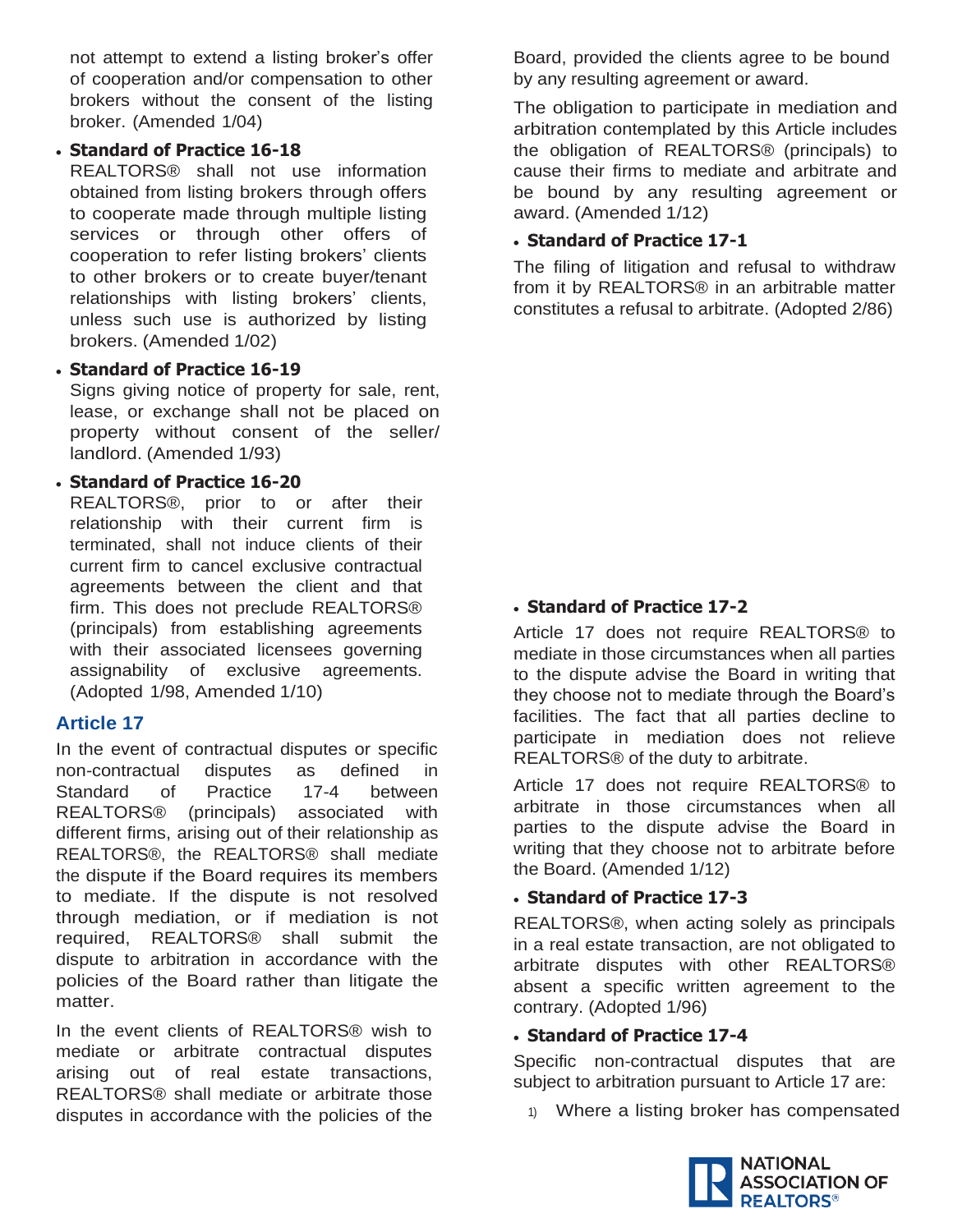a cooperating broker and another cooperating broker subsequently claims to be the procuring cause of the sale or lease. In such cases the complainant may name the first cooperating broker as respondent and arbitration may proceed without the listing broker being named as a respondent. When arbitration occurs between two (or more) cooperating brokers and where the listing broker is not a party, the amount in dispute and the amount of any potential resulting award is limited

to the amount paid to the respondent by the listing broker and any amount credited or paid to a party to the transaction at the direction of the respondent. Alternatively, if the complaint is brought against the listing broker, the listing broker may name the first cooperating broker as a third-

party respondent. In either instance the decision of the hearing panel as to procuring cause shall be conclusive with respect to all current or subsequent claims of the parties

for compensation arising out of the underlying cooperative transaction. (Adopted 1/97, Amended 1/07)

2) Where a buyer or tenant representative is compensated by the seller or landlord, and not by the listing broker, and the listing broker, as a result, reduces the commission owed by the seller or landlord and, subsequent to such actions, another cooperating broker claims to be the procuring cause of sale or lease. In such cases the complainant may name the first cooperating broker as respondent and arbitration may proceed without the listing broker being named as a respondent. When arbitration occurs between two (or more) cooperating brokers and where the listing broker is not a party, the amount in dispute and the amount of any potential resulting award is limited to the amount paid to the respondent by the seller or landlord and any amount credited or paid to a party to the transaction at the direction of the respondent. Alternatively, if the complaint is brought against the listing broker, the listing broker may name

the first cooperating broker as a third-party respondent. In either instance the decision of the hearing panel as to procuring cause shall be conclusive with respect to all current or subsequent claims of the parties for compensation arising out of the underlying cooperative transaction. (Adopted 1/97, Amended 1/07)

3) Where a buyer or tenant representative is compensated by the buyer or tenant and, as a result, the listing broker reduces the commission owed by the seller or landlord and, subsequent to such actions, another cooperating broker claims to be the procuring cause of sale or lease. In such cases the complainant may name the first cooperating broker as respondent and arbitration may proceed without the listing broker being named as a respondent. Alternatively, if the complaint is brought against the listing broker, the listing broker may name the first cooperating broker as a third-party respondent. In either instance the decision of the hearing panel as to procuring cause shall be conclusive with respect to all current or subsequent claims of the parties for compensation arising out of the underlying cooperative transaction. (Adopted 1/97)

- 4) Where two or more listing brokers claim entitlement to compensation pursuant to open listings with a seller or landlord who agrees to participate in arbitration (or who requests arbitration) and who agrees to be bound by the decision. In cases where one of the listing brokers has been compensated by the seller or landlord, the other listing broker, as complainant, may name the first listing broker as respondent and arbitration may proceed between the brokers. (Adopted 1/97)
- 5) Where a buyer or tenant representative is compensated by the seller or landlord, and not by the listing broker, and the listing broker, as a result, reduces the commission owed by the seller or landlord and, subsequent to such actions, claims to be the procuring